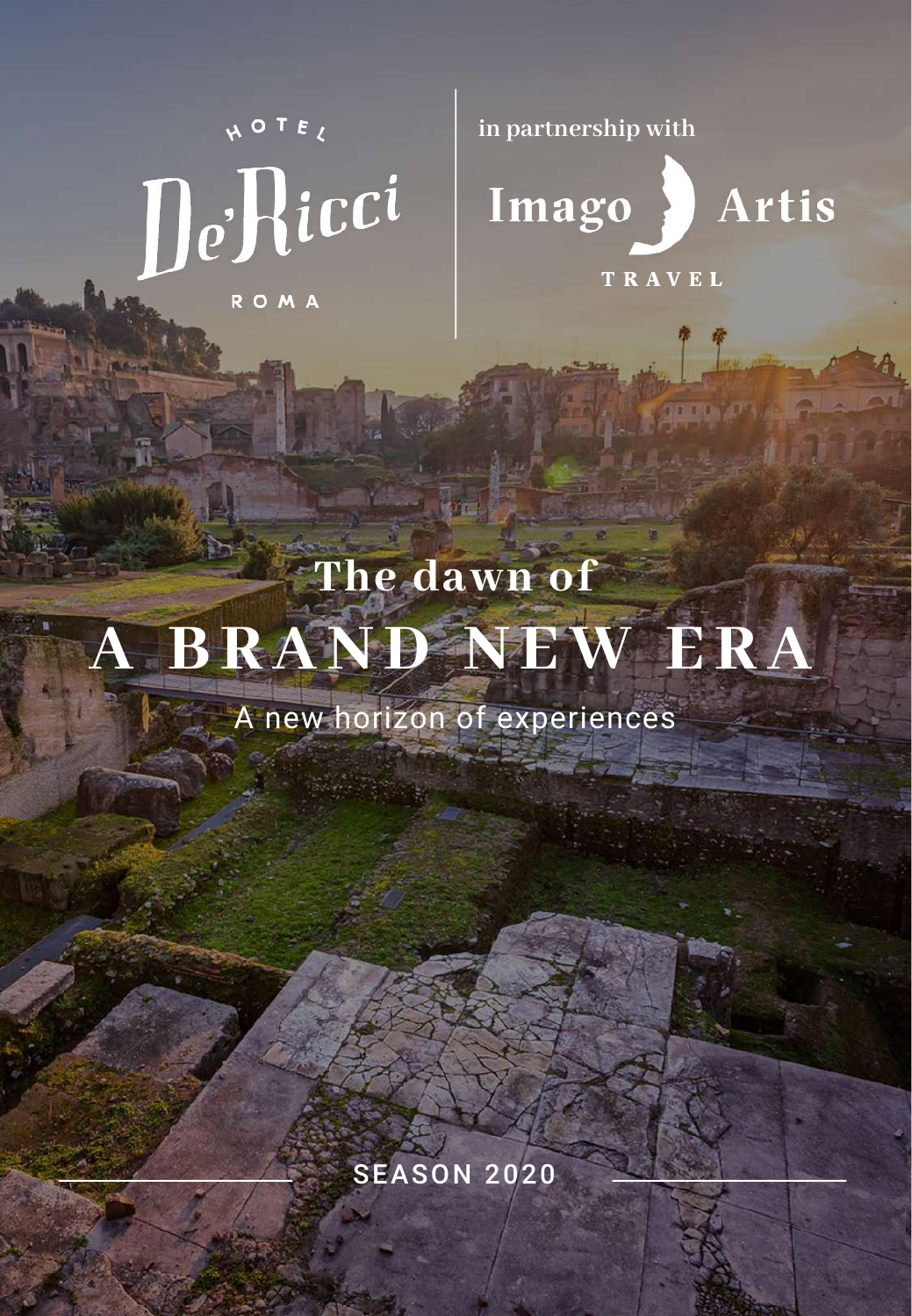

**ROME**

### **Rome's Food & Art**

#### **HIGHLIGHTS**

Discover the best cultural "specialties" of the Eternal City

This is not your typical food tour, but an irresistible combination of Rome's strongest features: its glorious culinary tradition and its artistic treasures!

Thanks to this carefully planned experience, you will grasp the real essence of the Eternal city, in whose hidden corners the delicious food and the breathtaking monuments are magically and perpetually intertwined. What better way to learn more about the city's daily life and its gastronomy than by strolling along its charming streets, catching sights of its most renowned highlights.

With your trusty quide by your side, you will make several stops along the way, both to savor local delicacies and to admire some of Rome's must-sees: the Spanish Steps, the Trevi Fountain and the Pantheon, just to name a few!

Your local guide will lead you to places only locals go to, offering you the unique chance to taste the best street food in town! Whether you have a sweet tooth or you are more of a savory type of person don't worry: Rome has something for everyone!

#### **NOTES & ADVICE**

Let us know in advance if you have any food restrictions. Tastings might be different depending on the seasonal products available.

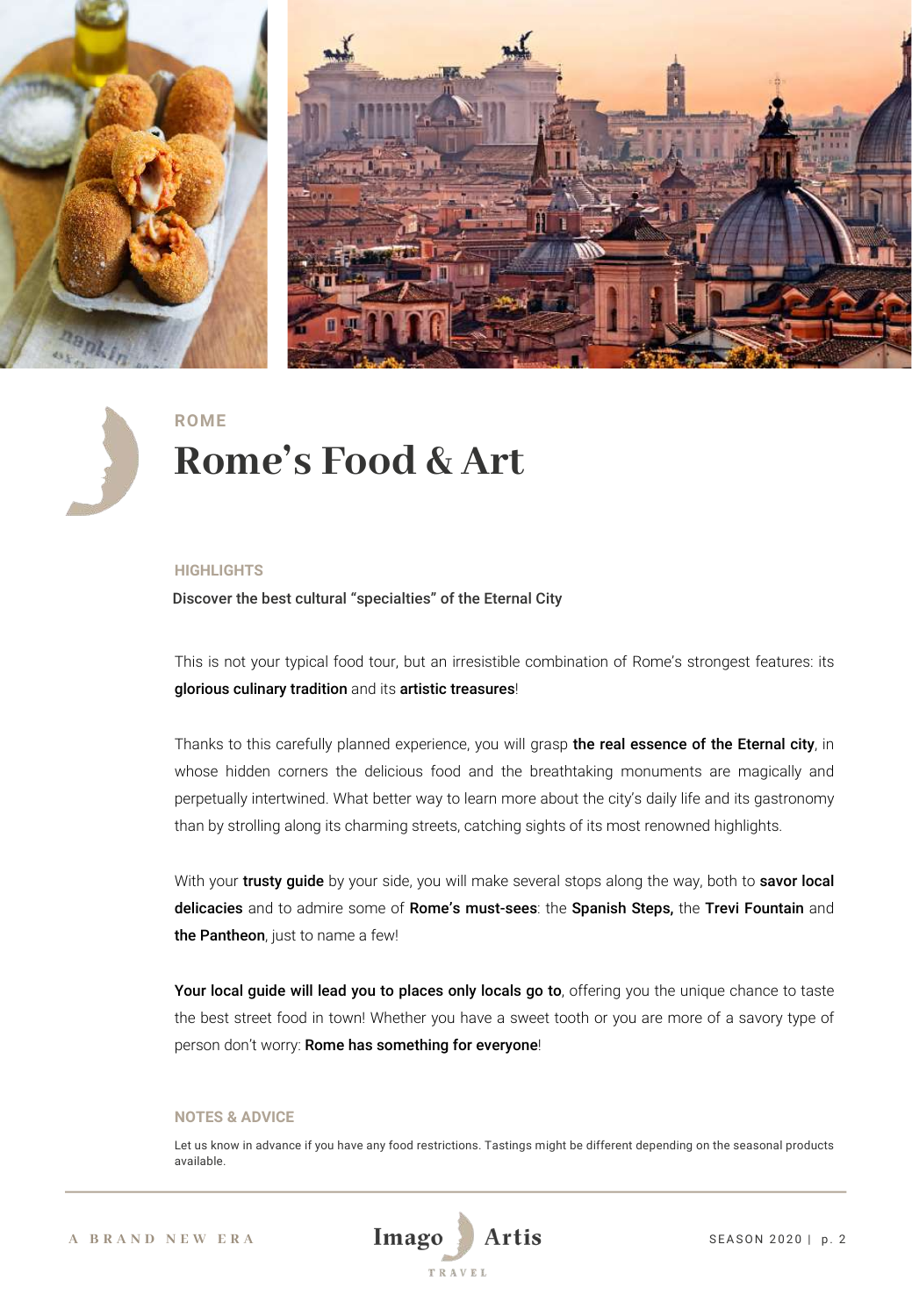

**ROME**

### **The Extraordinary Raphael**

#### **HIGHLIGHTS**

Villa Farnesina – Sant'Agostino – Pantheon

Precisely 500 years from his death, pay homage to Raphael – among the most talented and gifted geniuses in history.

Together with your expert guide, you will visit the 16<sup>th</sup> century Villa Farnesina, one of the noblest and most harmonious creations of Italian Renaissance. A precious Villa in which architecture and frescoes fuse into a single breathtaking jewel, highlight of which is Raphael's Loggia of Amore and **Psiche**. Stroll around the monumental rooms and be transported into an ancient, legendary world, made of images, symbols and unbelievable myths. Of all the artists that competed to satisfy the commissioner, only Raphael managed to bless the most important Italian artistic movement, Renaissance, with the gift of immortality.

Head towards the Basilica of St. Agostino, where waiting for you is a lesser-known, yet magnificent and powerful 16<sup>th</sup> century fresco featuring the prophet Isaiah. And last, but not least, a panoramic stroll by the Trevi Fountain, along Via del Corso and extremely close to the city's main highlights, will take you to the majestic Pantheon, the largest Dome ever created - temple of past, present and future deities – that hosts the tomb of great artists and personalities...among them, our Raphael.

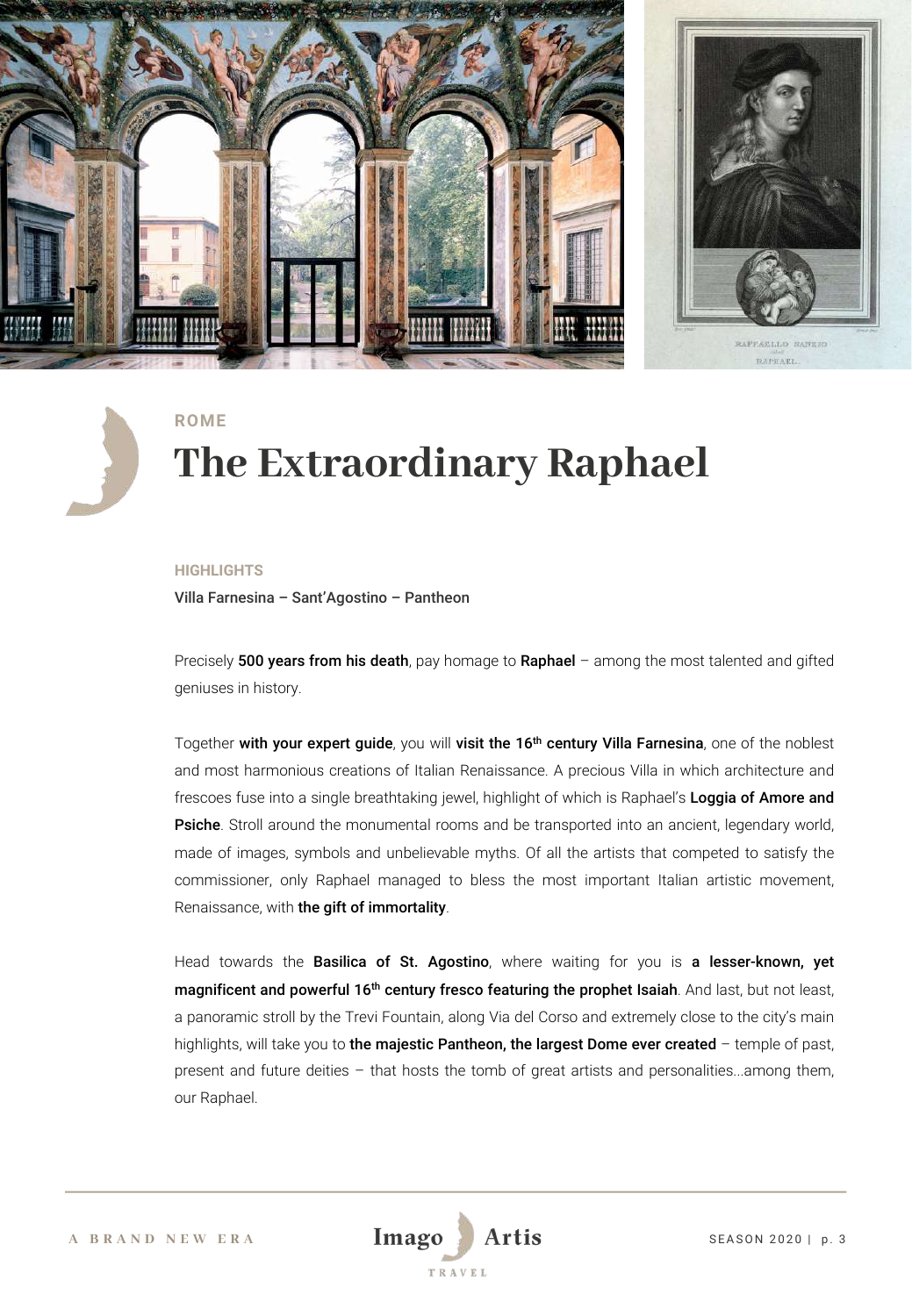



#### **ROME**

### **Rome's Zoo: Find the Animal!**

#### **HIGHLIGHTS**

Challenge your hunting skills and have fun spotting the marble animals hiding around Rome

There is no better way to **combine entertainment and education** than choosing to explore Rome under a different, unique light: thanks to this family-friendly walking tour, adults and kids alike will find themselves completely engaged in a fun Safari experience around the Eternal City!

Turn Rome into your own personal playground and follow your exciting guide in a journey at the discovery of animals from all over the world, hidden in every corner of Rome, waiting for you to find them! Challenge your hunting skills, as we visit a few of the city's most renowned highlights the Spanish Steps, People's Square, the Trevi Fountain, the Pantheon, Navona Square - to spot all of the marble animals.

Always accompanied by an engaging local guide, the whole family can have fun while still learning more about Rome's history and its monuments. Get lost in the Eternal city's open-air marble "zoo", whose creatures have been sculpted by the greatest artists of the Baroque period: elephants, snakes, horses, lions, dolphins and many more…

Do not forget to take tons of pictures while your kids run around Rome having the time of their life thanks to this unusual urban Safari!